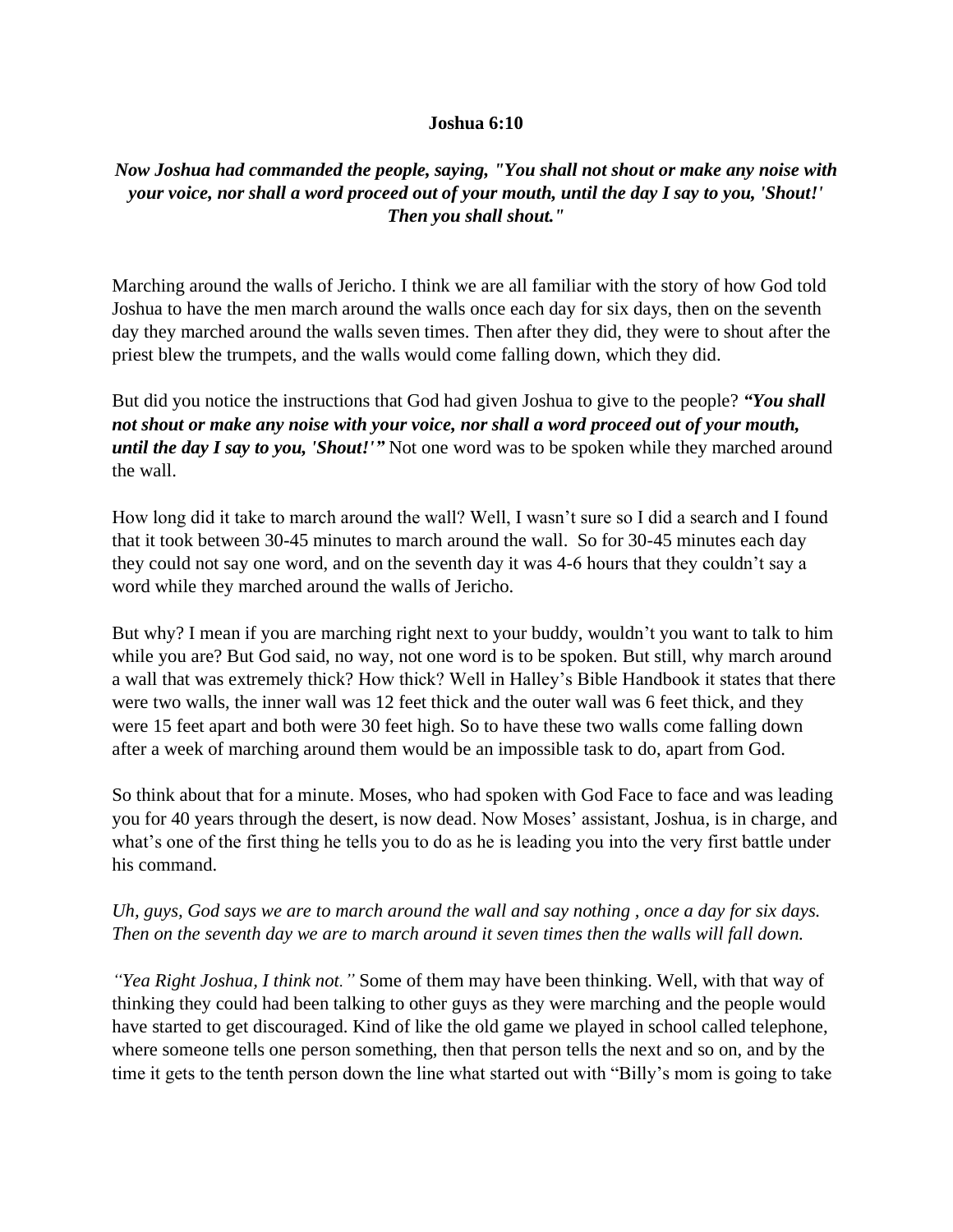us all to get ice cream" ends up being "Billy's mom is going to take us all out and get us killed if we scream."

The conversation got so messed up that it had nothing to do with getting ice cream, but that's how things go when people start talking. What started out great, turns into a fiasco just because of a misunderstanding or not listening or even out of anger or fear. So I believe that's why they were not to speak.

With that in mind, we all have social media account's that we use, be it Facebook, or Twitter or Instagram or whatever. But with that way of communication, things get posted and said that are true and some that are down right, dead wrong, lies and then there are the half truths and so on. If you think about it, it's a very dangerous tool that every one has free access to. With it people can build up or tear them down others. We have even heard stories on the news of kids or even adults who have killed themselves because of what others have said about them on social media.

James speaks of such things (Even though social media was not available 2000 years ago)

 **James 3:3-6 (NLT2)** *We can make a large horse go wherever we want by means of a small bit in its mouth. And a small rudder makes a huge ship turn wherever the pilot chooses to go, even though the winds are strong. In the same way, the tongue is a small thing that makes grand speeches. But a tiny spark can set a great forest on fire. And the tongue is a flame of fire. It is a whole world of wickedness, corrupting your entire body. It can set your whole life on fire, for it is set on fire by hell itself.*

We associate this with how we talk to someone. Yet it's not the actually talking, but the words that are spoken that hurts others. So it does not always have to be a spoken word, but it could very well be a written word that you have posted about someone, or a business, or an actor, musician, coworker and so on. I have even seen people post downright filthy disgusting language and about things that would never ever be spoken about in church. Then a few posts later they post something spiritual or even a bible verse.

Here's a thought; Maybe one reason you are not winning your spiritual battles is that you are not only fighting against the enemy, but alongside with the enemy when you do these things? Jesus even addresses this:

 **Matthew 12:33-35** *Either make the tree good and its fruit good, or else make the tree bad and its fruit bad; for a tree is known by its fruit. Brood of vipers! How can you, being evil, speak good things? For out of the abundance of the heart the mouth speaks. A good man out of the good treasure of his heart brings forth good things, and an evil man out of the evil treasure brings forth evil things.*

But the choice is yours, because eventually you will end up choosing a side, either with the enemy, or with the Lord. And if you say you're with the Lord, then stop supporting the enemy.